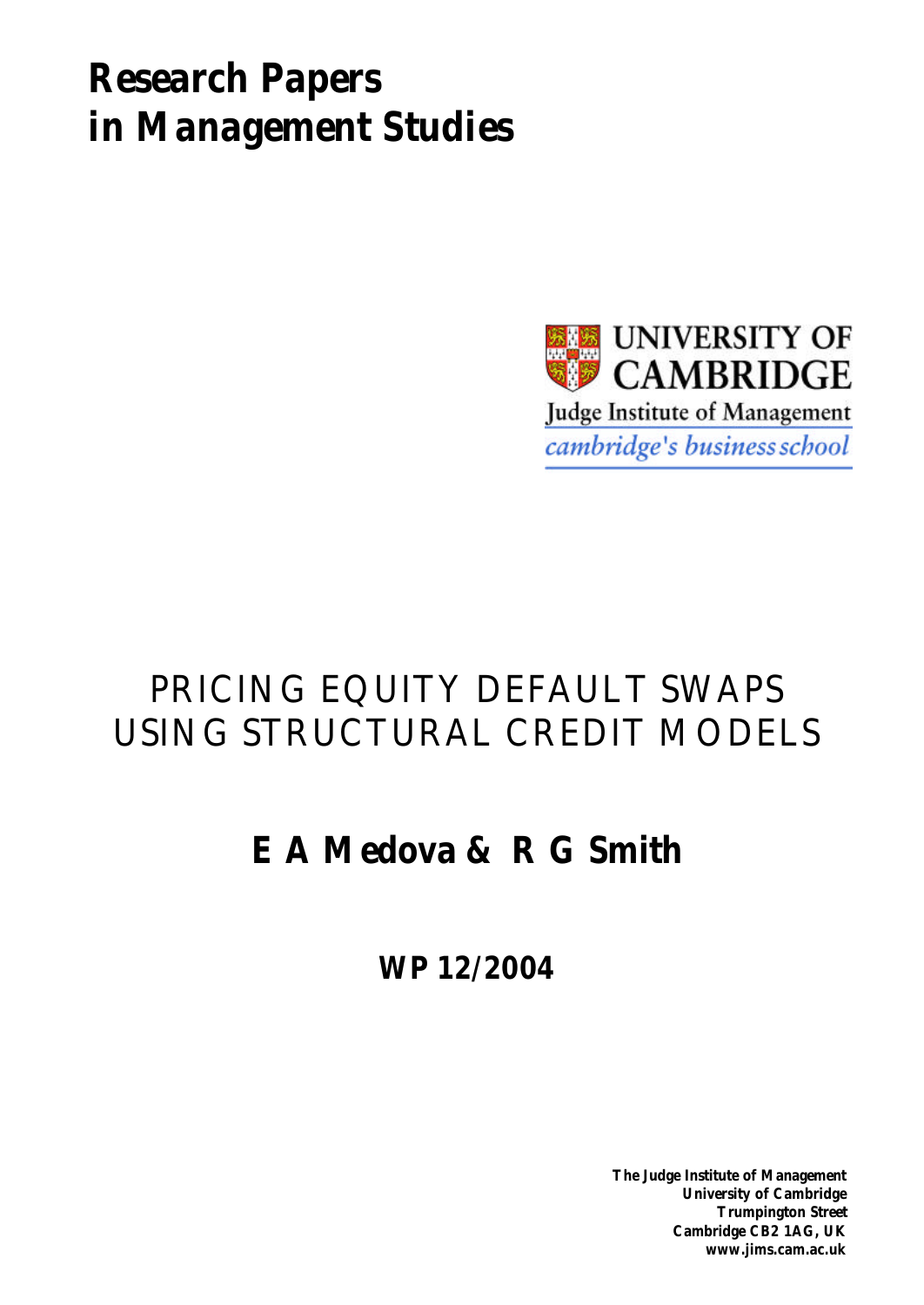These papers are produced by the Judge Institute of Management, University of Cambridge.

The papers are circulated for discussion purposes only. Their contents should be considered preliminary and are not to be quoted without the authors' permission.

## PRICING EQUITY DEFAULT SWAPS USING STRUCTURAL CREDIT MODELS

## **E A Medova & R G Smith**

### **WP 12/2004**

Elena A Medova Centre for Financial Research Judge Institute of Management University of Cambridge Email: eam28@cam.ac.uk

Robert G Smith Centre for Financial Research Judge Institute of Management University of Cambridge Email: rgs22@cam.ac.uk

Please address enquiries about the series to:

Research Support Manager Judge Institute of Management Trumpington Street Cambridge CB2 1AG, UK Tel: 01223 760546 Fax: 01223 339701 E-mail: research-support@jims.cam.ac.uk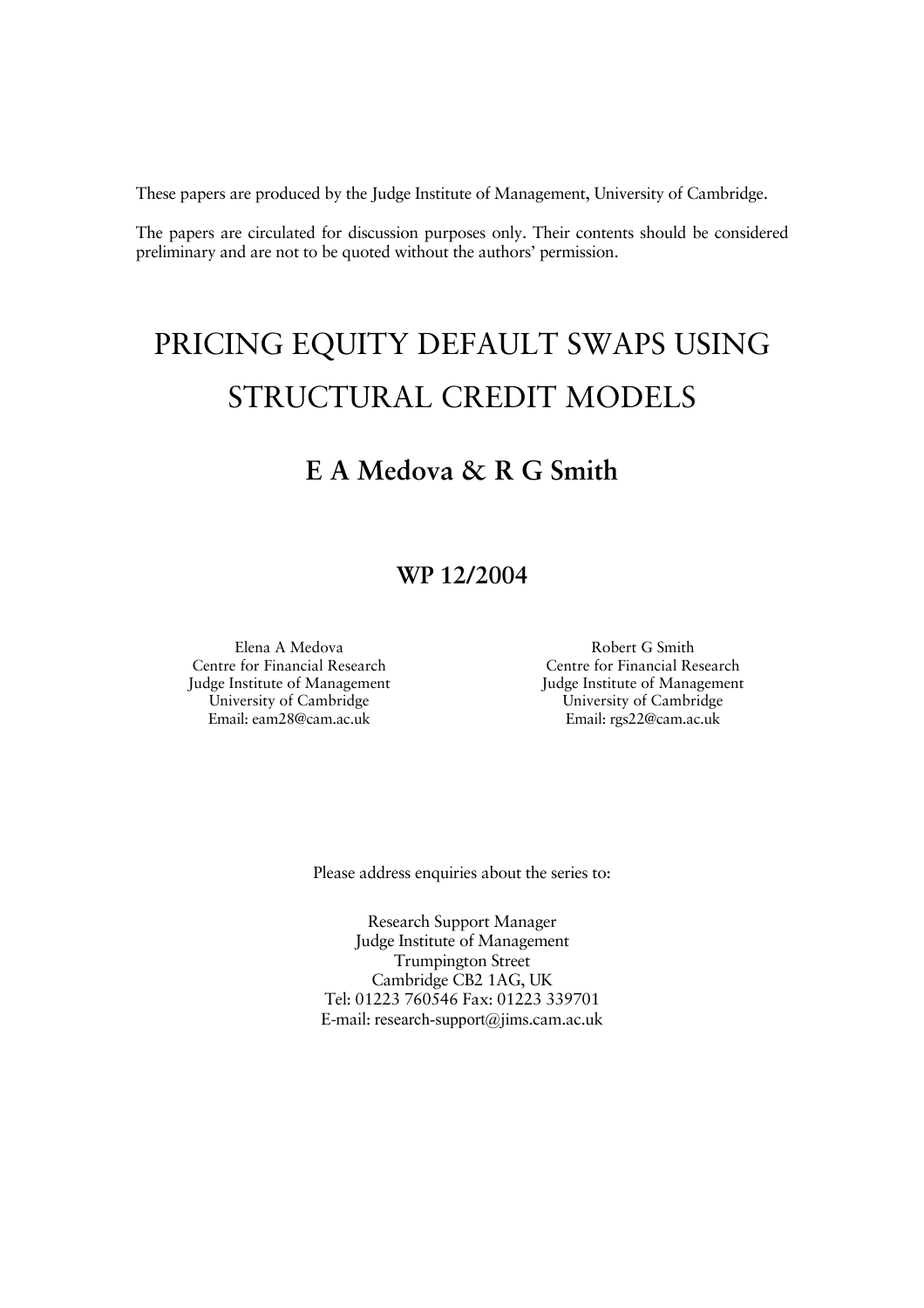### **Pricing Equity Default Swaps Using Structural Credit Models**

Elena A. Medova e-mail: eam28@cam.ac.uk

Robert G. Smith e-mail: rgs22@cam.ac.uk

Centre for Financial Research Judge Institute of Management University of Cambridge Cambridge CB2 1AG web: www-cfr.jims.cam.ac.uk

August 31, 2004

**Abstract**: In early 2004, new equity-credit hybrid derivatives that offered a larger spread than vanilla credit default swaps were developed. At the centre of this development was the equity default swap (EDS), which is the subject of this paper. Structural credit models allow the simultaneous modelling of a firm's credit quality and equity value, making them a natural framework to price equity-credit hybrid derivatives. A closed-form expression for the spread of an equity default swap, which incorporates the legal risk of the derivative, is derived in terms of parameters of a general structural model. A specific structural model, that developed by Leland & Toft, is calibrated by equity data and then used to investigate properties of the EDS spread. It is seen that an equity default swap with a bw trigger price can have a substantially greater annual spread than a credit default swap. Also, it is shown that unless the dividend yield is very high, the EDS spread increases as a firm's debt-equity ratio increases, assuming that the firm's asset volatility is constant. However, if there are two reference firms with different debt-equity ratios but the same equity volatility, it is shown that there is a complex relationship between EDS spreads.

**Keywords**: equity-credit hybrid derivatives, equity default swaps, structural credit models.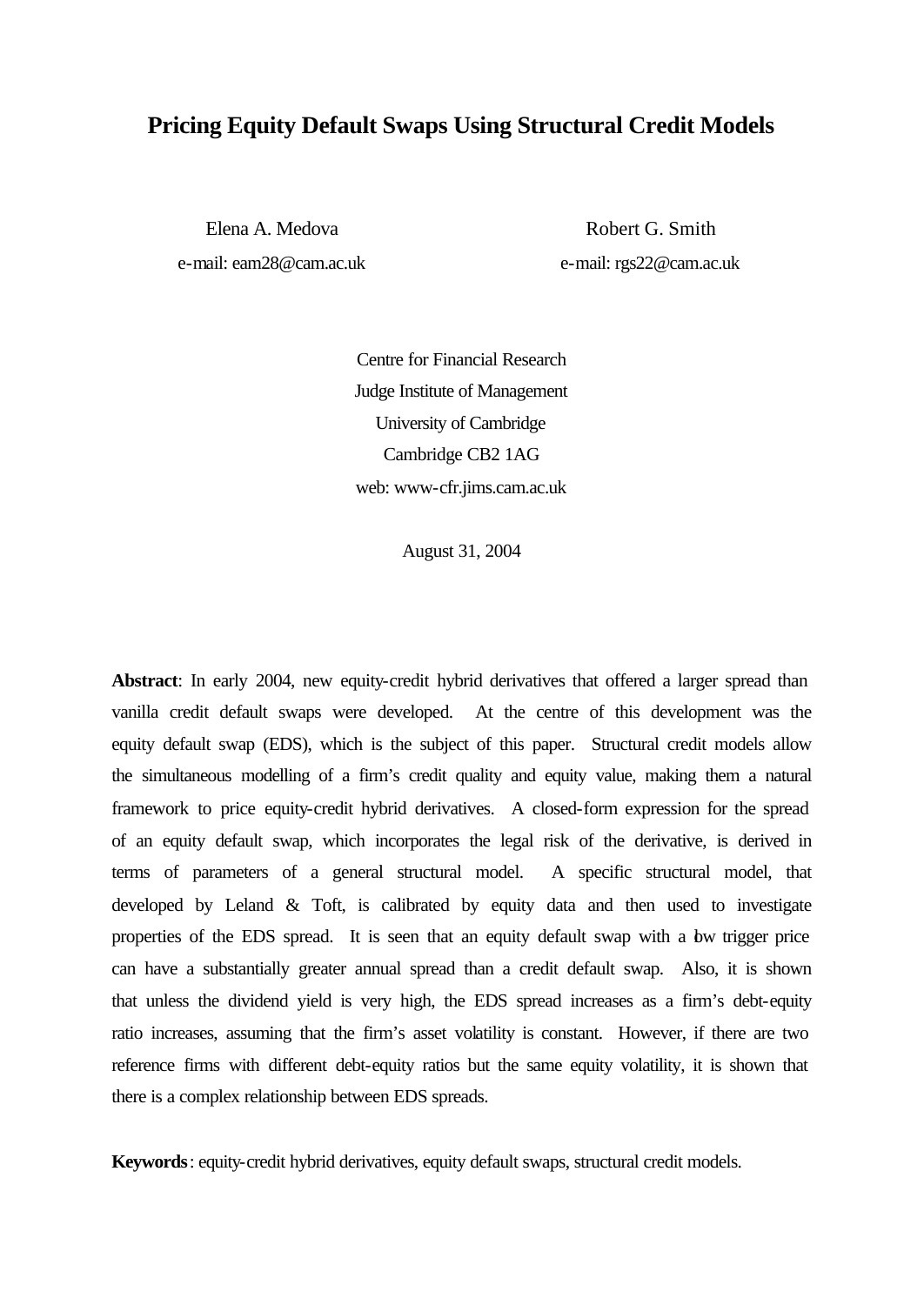#### **1. Introduction**

By the end of 2003, it was becoming increasingly difficult in many countries to structure investment-grade credit portfolios that had significant returns, e.g. Sawyer (2003) reports that the CJ50 Index, which tracks the spreads of the 50 most liquid five-year credit default swaps in Japan, fell from 80 basis points at the beginning of 2003 to only 30 basis points towards the end of 2003. In response to this, new derivatives whose value depend on both the credit quality and the equity value of the reference firm were developed. These equity-credit hybrid derivatives have a wider spread than the vanilla credit default swap; this allows institutions that can only deal in derivatives with investment-grade reference firms to trade products that have spreads similar in magnitude to those seen on credit default swaps with speculativegrade reference firms. At the centre of this new development in hybrid derivatives is the equity default swap (commonly abbreviated to EDS), which is the subject of this paper.

The buyer of an equity default swap makes a series of payments until either a payoff event occurs or the derivative expires, while the seller makes a single payment if a payoff event occurs before the expiry of the EDS. There are two possible payoff events in an equity default swap: a credit event on the reference bond (as in a credit default swap) or a fall in the price of a single share in the reference firm to a pre-defined level, which is often referred to as the trigger price. The trigger price is usually set at significantly below the equity price<sup>1</sup> at the start of the derivative, e.g. a trigger price of around 30% of the equity price at the beginning of the contract is relatively standard. Therefore, equity default swaps provide protection against credit events and a large fall in the equity price of the reference firm. As an example, some firms saw their equity price fall by more than 90% after the technology bubble of the late 1990s burst, but they did not default on any debt. In this situation, a payoff event would have been triggered in an EDS (unless the trigger price was set extremely low), but not in a credit default swap.

One approach to pricing equity-credit hybrid derivatives is to use a two-factor model, with one factor linked to the equity value of the reference firm and the other factor linked to the firm's credit quality; these factors would clearly have to be correlated due to the links between credit risk and equity risk that are described, for instance, in Medova & Smith

<sup>&</sup>lt;sup>1</sup> Throughout this paper, equity price refers to the price of a single share in a firm.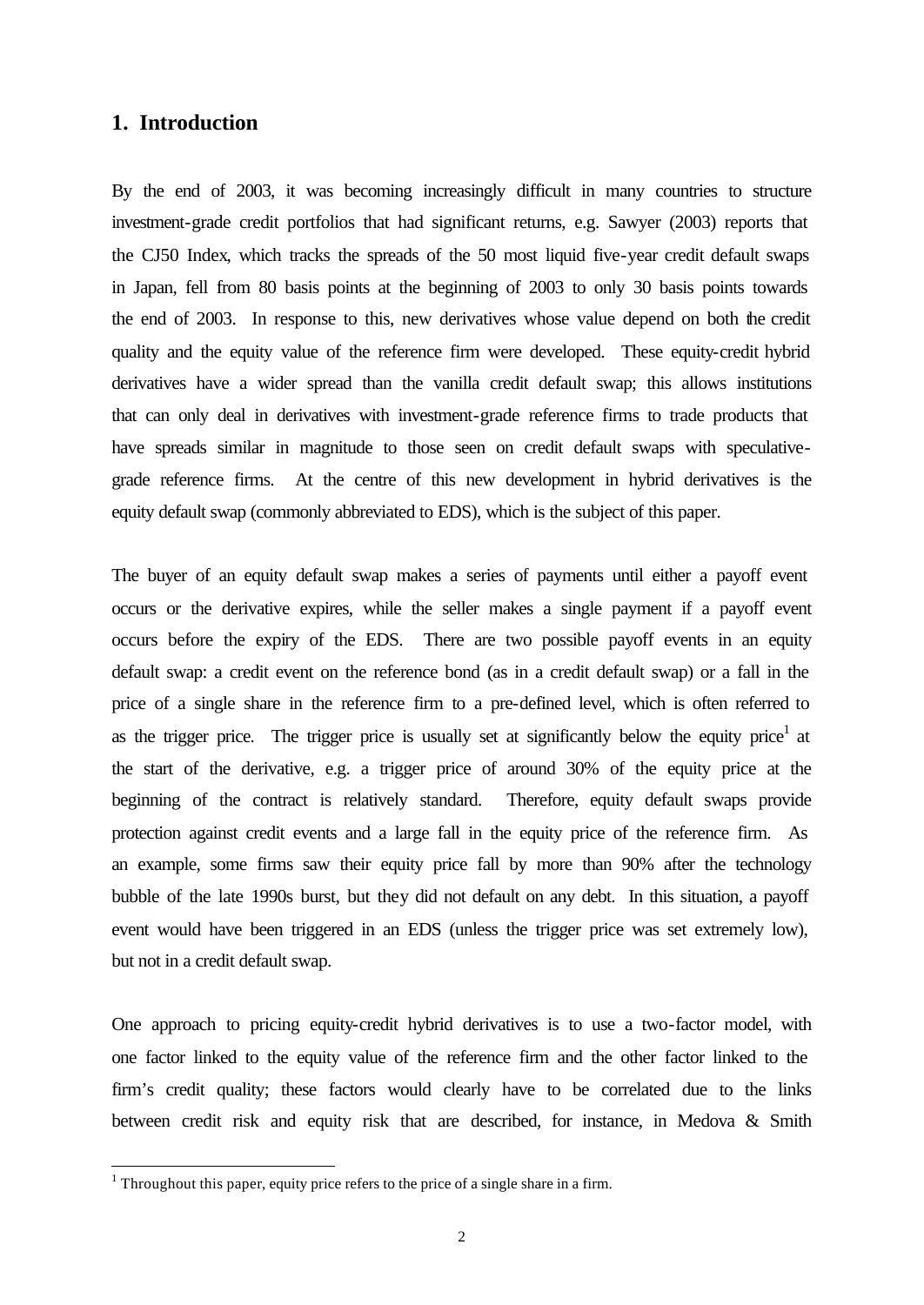(2004). However, this two factor approach can be simplified by using a structural credit model. In the structural approach to credit modelling, the market value of a firm's assets is usually modelled<sup>2</sup> and default is assumed to have occurred on all of the reference firm's outstanding debts when the process hits a default boundary. As equity can be viewed as a call on the firm's assets, there is a deterministic relation between the value of a firm's assets and the value of the firm's equity. Therefore, structural models allow the simultaneous modelling of a firm's credit quality and equity value. As a result, equity-credit hybrid derivatives can be priced using a one-factor model (the factor being the asset value of the reference firm), making structural models a natural framework to price derivatives such as equity default swaps.

An outline of the rest of this paper is as follows. In the next section, a closed-form expression will be derived for the spread of an equity default swap in terms of parameters of a general structural model. This expression will incorporate the legal risk of the derivative. In Section 3, it is explained how a particular structural model, that proposed by Leland  $\&$ Toft (1996), can be calibrated using equity data. The calibrated model is then used to investigate properties of the EDS spread, before conclusions are drawn in Section 4.

#### **2. Pricing an Equity Default Swap**

l

In this section, a closed-form expression for the spread of an equity default swap is derived in terms of the parameters of a general structural model. A number of assumptions that are consistent with many structural models are made; these assumptions are described below.

ASSUMPTION 1: The term structure of default-free interest rates is flat and known with certainty, i.e. the time- $t_0$  price of a default-free bond that promises a payment of one unit at a future time  $t_1$  is  $P(t_0, t_1) = \exp[-r(t_1 - t_0)]$ , where *r* is the (instantaneous) default-free rate of interest, which is constant over time.

<sup>&</sup>lt;sup>2</sup> Some structural models, such as Goldstein, Ju & Leland (2001), model earnings before interest and tax rather than the asset value of the firm.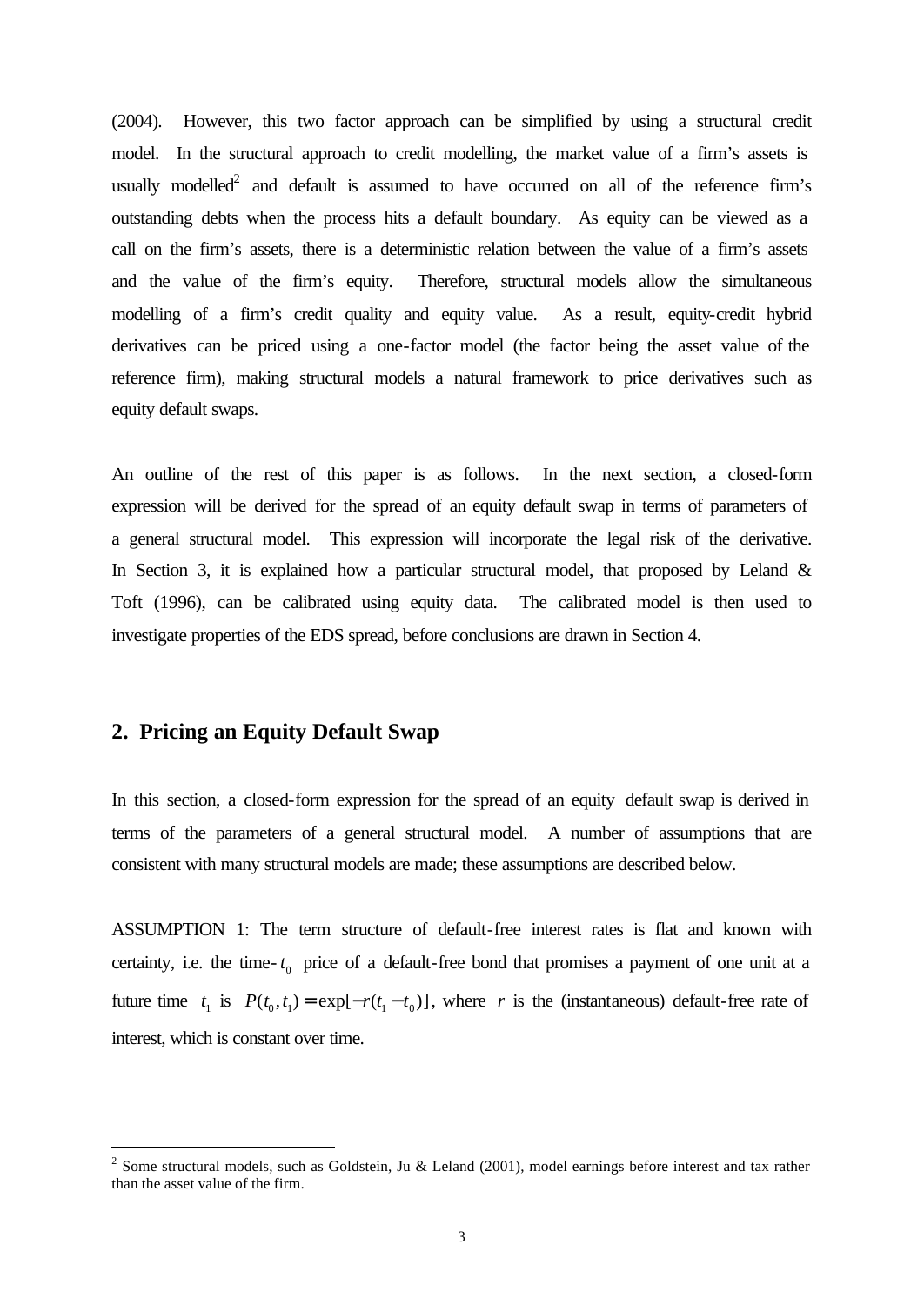ASSUMPTION 2: Let  $V_t$  be the market value of a firm's total assets at time *t*. In the riskneutral measure, the value of a firm's assets follows the lognormal process

$$
\frac{dV_t}{V_t} = (r - \mathbf{d})dt + \mathbf{S}dW_t.
$$
\n(1)

Both the asset volatility *s* and the fraction *d* of the value of the assets paid out to holders of the firm's debt and equity are taken to be constant.

ASSUMPTION 3: The principal value of the firm's outstanding debt *F* is constant. Further, a firm defaults on all of its outstanding debt when  $V_t$  hits a default boundary  $V^B$ , which is taken to be a fixed proportion of the principal value of the firm's debt, i.e.  $V^B = \mathbf{b} F$  for some constant *b* .

ASSUMPTION 4: The equity value of the firm is zero at the default boundary, i.e. equity holders do not receive a rebate upon default by the firm.

The first two assumptions are common in structural credit modelling. These two assumptions are made for instance in Black & Cox (1976), Leland (1994) and Leland & Toft (1996), and they are generalisations of assumptions that are made in Black & Scholes (1973), Brennan & Schwartz (1978) and Brockman & Turtle (2003). While the principal value of debt is often taken to be constant in structural modelling, it is less common to assume that the default boundary is fixed, although this assumption is made for example in Leland (1994), Longstaff & Schwartz (1995), Leland & Toft (1996) and Brockman & Turtle (2003).

Assumption 4 is consistent with the vast majority of structural models. An important consequence of this assumption for the pricing of equity default swaps is that the equity price of the reference firm will always hit the trigger price before, or at the same time as, a credit event on the reference bond. If the trigger price is strictly positive, the equity price will hit the trigger price before a credit event occurs, provided that the value of a firm's assets is modelled by a continuous process, as is done here<sup>3</sup>. In the special case where the trigger

 $3$  If the value of a firm's assets is modelled by a jump-diffusion process, as proposed for example in Zhou (1997), the equity price could jump from above a strictly positive trigger price to zero. In this case, the equity price would hit the trigger price at the same time as a credit event.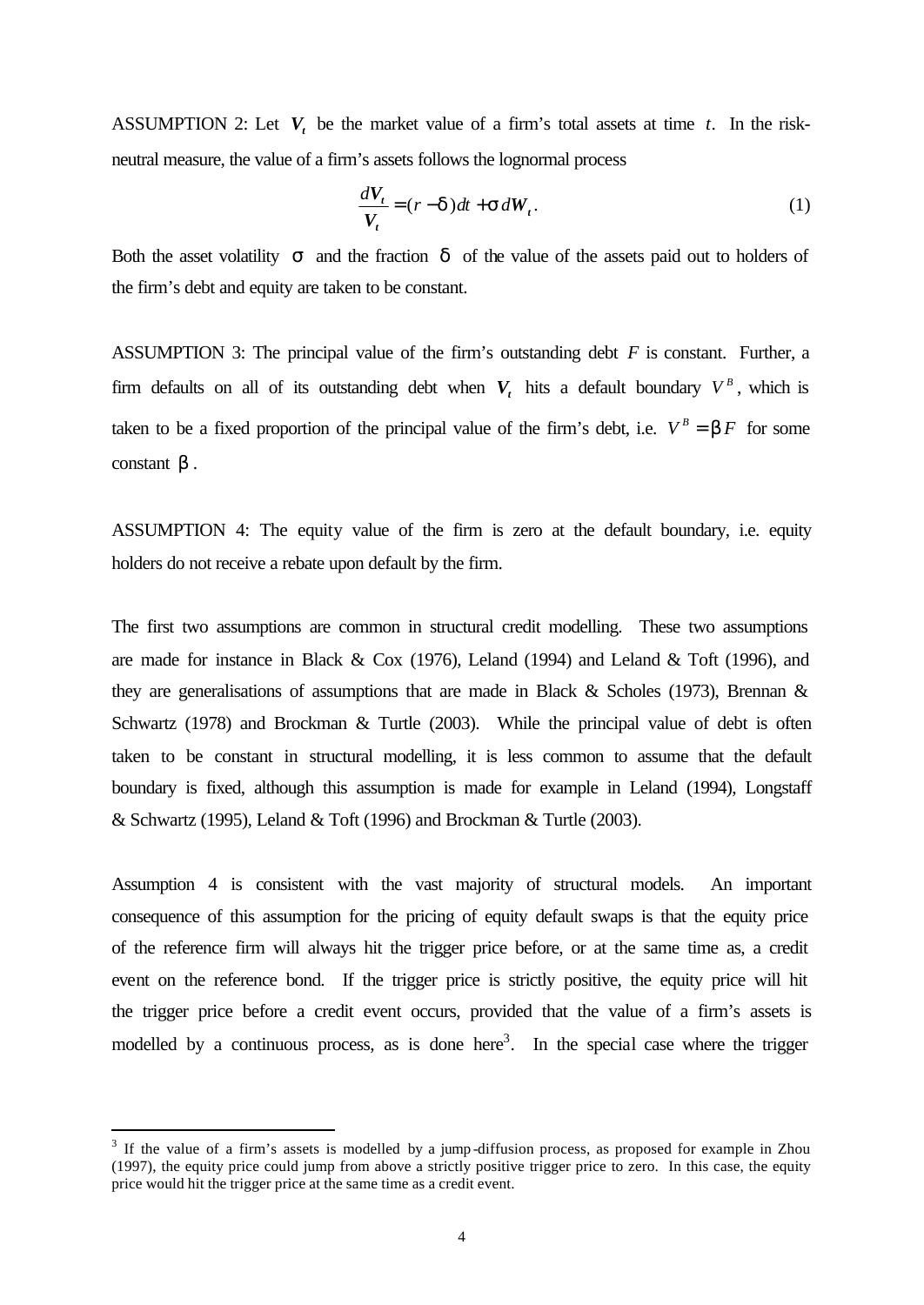price is set at zero, the equity price will hit the trigger price at the same time as a credit event, so that the equity default swap is equivalent to a credit default swap.

Define a firm's distance to default,  $X_t$ , to be the ratio of the market value of the firm's total assets to the default boundary, i.e.

$$
X_t = \frac{V_t}{V^B} = \frac{V_t}{bF}.
$$
 (2)

Therefore, default occurs if  $X_t$  hits one. As a consequence of Itô's Lemma, the distance to default satisfies the stochastic differential equation,

$$
\frac{dX_t}{X_t} = (r - \mathbf{d})dt + \mathbf{S}dW_t.
$$
\n(3)

Using results in Harrison (1990), it can be shown that if the firm has a distance to default of  $X_{t_0}$  at time  $t_0$ , then the risk-neutral probability that a firm defaults in the period  $[t_0, t_1]$  is given by

$$
Q(X_{t_0}, t_1 - t_0) = \Phi\left(\frac{-\log X_{t_0} - a\mathbf{S}^2(t_1 - t_0)}{\mathbf{S}\sqrt{t_1 - t_0}}\right) + X_{t_0}^{-2a}\Phi\left(\frac{-\log X_{t_0} + a\mathbf{S}^2(t_1 - t_0)}{\mathbf{S}\sqrt{t_1 - t_0}}\right) \tag{4}
$$

where

l

$$
a = \frac{r - d}{s^2} - \frac{1}{2}.
$$
\n<sup>(5)</sup>

In some structural models that satisfy the four assumptions above, including Leland (1994) and Leland & Toft (1996), expressions for the value of a firm's equity were derived and, provided that all of the constant terms were known, were seen to be a function of only the market value of the firm's assets<sup>4</sup>,

$$
S_t = S(V_t). \tag{6}
$$

Further, the equity value is a strictly monotonic increasing function of the asset value *ceteris paribus*, so that there is a bijection between the equity value and the value of a firm's assets. Let  $S^*$  be the trigger value, i.e. the market value of the reference firm's equity that triggers a payment by the EDS seller. Recall that a consequence of Assumption 4 is that a payoff event occurs if and only if the price of a single share in the reference firm hits the trigger price.

<sup>&</sup>lt;sup>4</sup> If an expression for the market value of a firm's assets is derived using a partial differential equation, as in Leland (1994), this will often be an explicit assumption when deriving the PDE.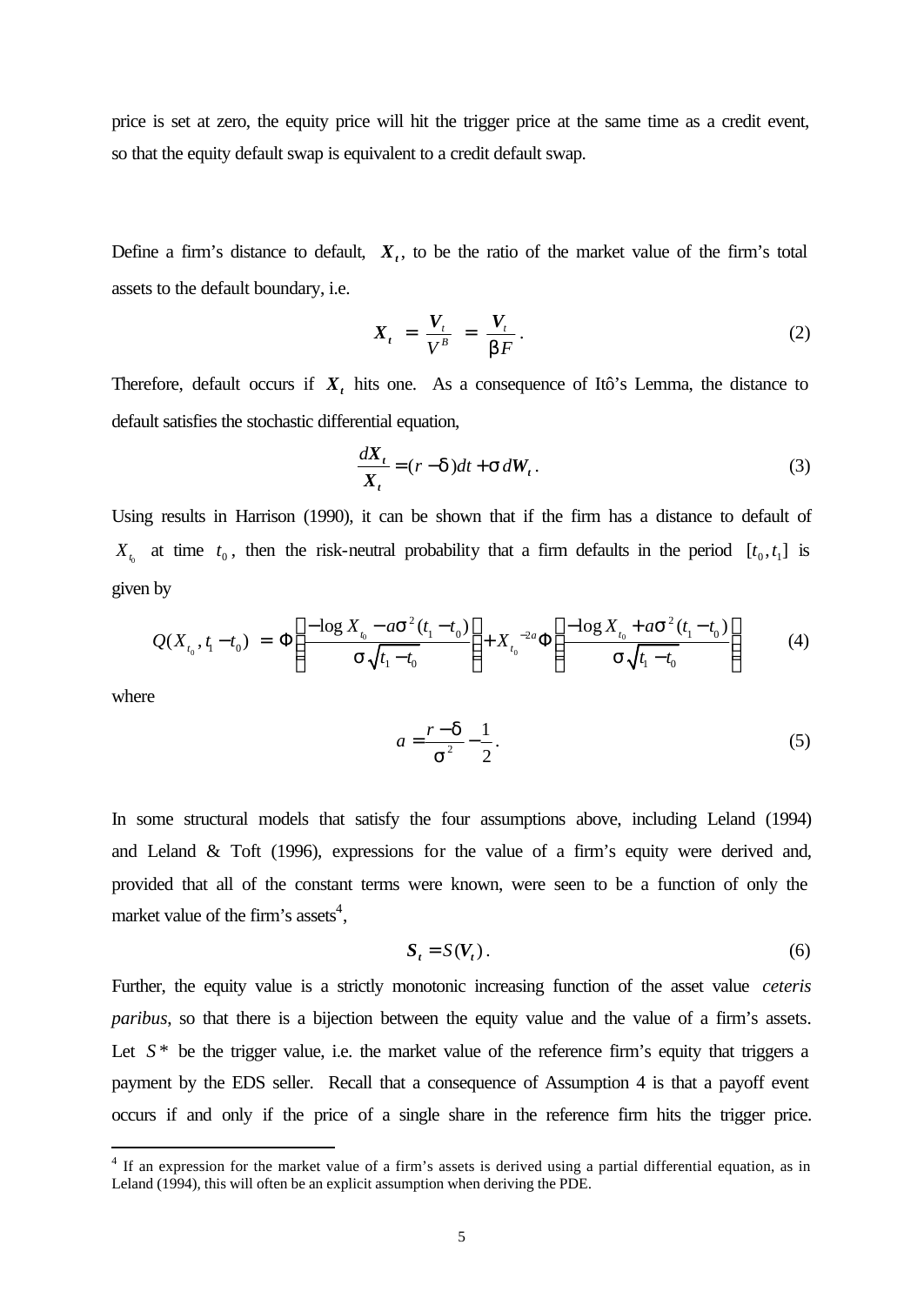Therefore, the trigger value is found by simply multiplying together the trigger price and the number of outstanding shares in the reference firm. At this stage, an assumption about the capital structure of the firm is made.

ASSUMPTION 5: Firms have a fixed number of outstanding shares.

As a result of this assumption, the trigger value is constant over time. Then the corresponding value of the firm's assets is the unique solution to the implicit equation<sup>5</sup>,

$$
S^* = S(V^*)\,. \tag{7}
$$

Note that a consequence of (7) is that the value of the firm's assets corresponding to the trigger value is constant over time. Analogous to the distance to default, define the distance to a payoff event  $Y_t$  to be

$$
Y_t = \frac{V_t}{V^*},\tag{8}
$$

in which case, a payoff event occurs if  $Y_t$  hits one. Itô's Lemma shows that the distance to a payoff event  $Y_t$  satisfies

$$
\frac{dY_t}{Y_t} = (r - d)dt + s dW_t.
$$
\n(9)

Therefore, if a firm has a distance to a payoff event of  $Y_{t_0}$  at time  $t_0$ , then the risk-neutral probability that a payoff event occurs in the period  $[t_0, t_1]$  is equal to  $Q(Y_{t_0}, t_1 - t_0)$ , where the function  $Q$  is given by (4).

Suppose that the notional value of the equity default swap is *N* and the equity default swap expires at time  $T^{EDS}$ . Provided that a payoff event has not occurred, it is assumed that the buyer of the EDS makes a payment of  $c^{EDS}(t_{i+1} - t_i)N$  at time  $t_i$   $(i = 1,...,m)$  which provides protection for the period  $[t_i, t_{i+1})$ , where  $t_{m+1} = T^{EDS}$  $t_{m+1} = T^{EDS}$ . The value  $c^{EDS}$  is known as the annualised equity default swap spread. However, if a payoff event has occurred, the EDS

<sup>&</sup>lt;sup>5</sup> Alternatively, if  $V_t$  represents the asset value per share of the reference firm, found by dividing the market value of the firm's assets by the number of outstanding shares, and  $F$  is the debt-per-share of the firm, then  $S_t$ as given by (6) is equal to the price of a single share in the reference firm. Then *S* \* represents the trigger price, and the value of  $V^*$  given by (7) is equal to the asset value per share that corresponds to the trigger price.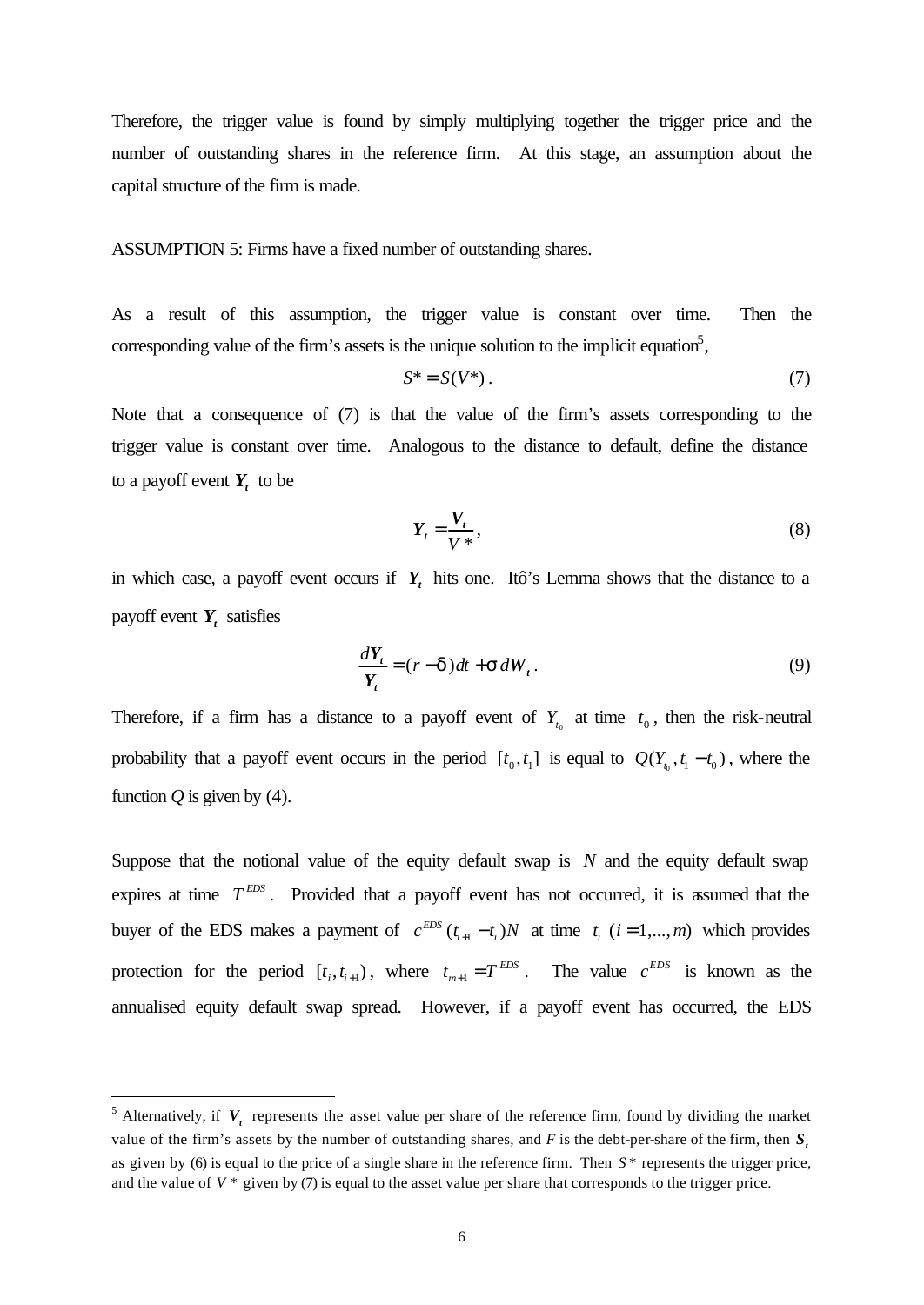buyer makes no further payments. Hence, the payment made by the EDS buyer at time  $t_i$  can be written in the form

$$
c^{EDS}(t_{i+1} - t_i)N1_{\{t^* > t_i\}},\tag{10}
$$

where  $t^*$  is the time of a payoff event. The time-*t* value of the total payment made by the EDS buyer is therefore given by

$$
E\left(\sum_{i=1}^{m}e^{-r(t_{i}-t)}c^{EDS}(t_{i+1}-t_{i})N1_{\{t^{*}>t_{i}\}}\right) = c^{EDS}N\sum_{i=1}^{m}e^{-r(t-t)}(t_{i+1}-t_{i})[1-Q(Y_{i},t_{i}-t)],\qquad(11)
$$

where  $Q(Y_t, u)$  is given by (4).

It is assumed that a payoff event can occur at any time. The payoff of a credit default swap depends upon the level of recovery of the reference bond upon default. However, if the payoff of an equity default swap is triggered by the equity value of the firm hitting the trigger value (which always occurs in the framework outlined in this paper), the payoff is usually taken to be a fixed proportion of the notional value of the EDS; the size of the payoff would often be stipulated in the contract of the derivative. Therefore, if a payoff event occurs before time  $T^{EDS}$ , the seller of the EDS is assumed to make a payment of *wN*, where *w* is a fixed value.

The legal risk of an equity default swap is modelled by allowing a period of length *s* between the payoff event and the payment by the EDS seller, where *s* is a random variable. The period between the payoff event and the payment by the derivative seller is likely to be shorter for equity default swaps than for credit default swaps, so that the legal risk of an EDS is lower than that for a CDS. This is because the payoff event of a credit default swap depends on whether there has been a default on the reference bond; since there may be disagreement between the buyer and seller of a CDS as to whether a default has occurred, there is a legal process, described in Henderson (2000), that occurs once a firm has defaulted before the seller of the CDS has to make a payment. However, a payment by the seller of an EDS will usually be triggered by the equity value of the reference firm hitting the trigger value (or equivalently, the firm's equity price hitting the trigger price). As the payment therefore depends on the movement of an observable variable, there is less likelihood of a disagreement about whether the payoff event of an EDS has occurred.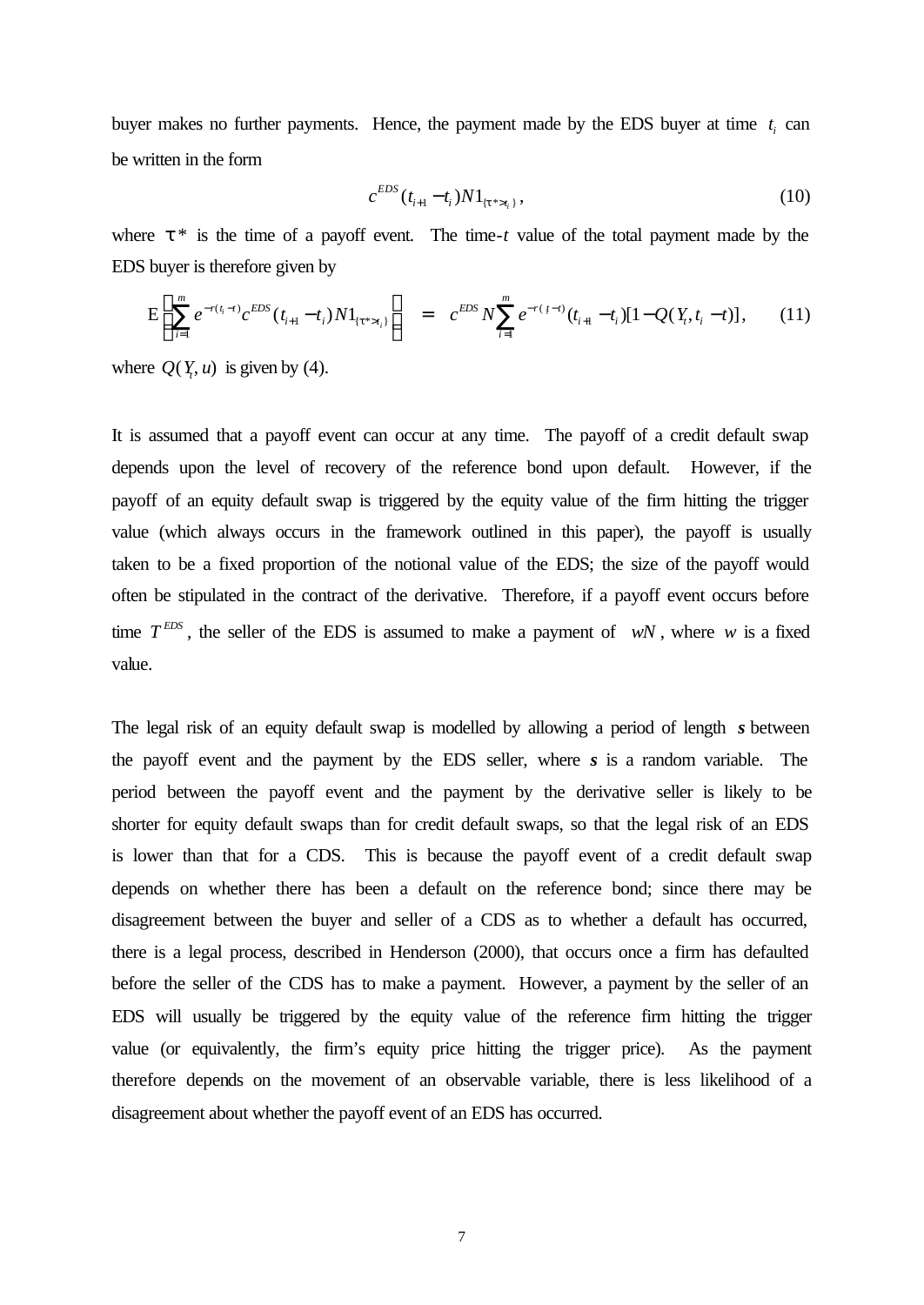The time-*t* value of the payoff of the EDS is given by

$$
E\left(\int_{t}^{\text{FDS}}e^{-r(u+s-t)}wNq(Y_t,u-t)du\right),\tag{12}
$$

where  $q(Y_t, u-t) = \frac{\partial Q(Y_t, u-t)}{\partial x}$ *u*  $(t-t) = \frac{\partial Q(Y_t, u - \tau)}{\partial x}$ ∂ is the probability density function of the first passage time of  $V_t$  to  $V^*$  in the risk-neutral measure. If it is assumed that the length of the period *s* is independent of  $V_t$ , then after a change of variable, (12) can be written as

$$
wNE(e^{-rs})G(Y_t, T^{EDS}-t), \qquad (13)
$$

where

$$
G(Y_t, T^{EDS} - t) = \int_{0}^{T^{EDS} - t} e^{-ru} q(Y_t, u) du
$$
 (14)

and  $E(e^{-rs})$  is simply the moment generating function of the random variable *s*. By differentiating (4), it can be seen that the expression for the probability density function of the first passage time of  $V_t$  to  $V^*$  is given by

$$
q(Y_t, u) = Y_t^{\frac{-2a}{s^2}} \frac{1}{\sqrt{2p}} \frac{\log Y_t}{\mathbf{S} u^{3/2}} \exp\left[-\frac{1}{2}\left(\frac{au - \log Y_t}{\mathbf{S}\sqrt{u}}\right)^2\right].
$$
 (15)

Using results from Rubenstein & Reiner (1991), it can be shown that

$$
G(Y_t, T^{EDS} - t) = Y_t^{-a+b} \Phi[d_1(Y_t, T^{EDS} - t)] + Y_t^{-(a+b)} \Phi[d_2(Y_t, T^{EDS} - t)],
$$
\n(16)

where

$$
d_1(Y_t, u) = \frac{-\log Y_t - b\mathbf{S}^2 u}{\mathbf{S}\sqrt{u}},
$$
\n(17)

$$
d_2(Y_t, u) = \frac{-\log Y_t + b\mathbf{S}^2 u}{\mathbf{S}\sqrt{u}},
$$
\n(18)

and

$$
b = \frac{\sqrt{(as^2)^2 + 2rs^2}}{s^2}.
$$
 (19)

The time-*t* value of the EDS to the buyer of the derivative is given by the value of the payoff of the EDS minus the value of the total payment made by the EDS buyer:

Value = 
$$
wNE(e^{-rs})G(Y_t, T^{EDS} - t) - c^{EDS} N \sum_{i=1}^{m} e^{-r(t_i - t)} (t_{i+1} - t_i)[1 - Q(Y_t, t_i - t)].
$$
 (20)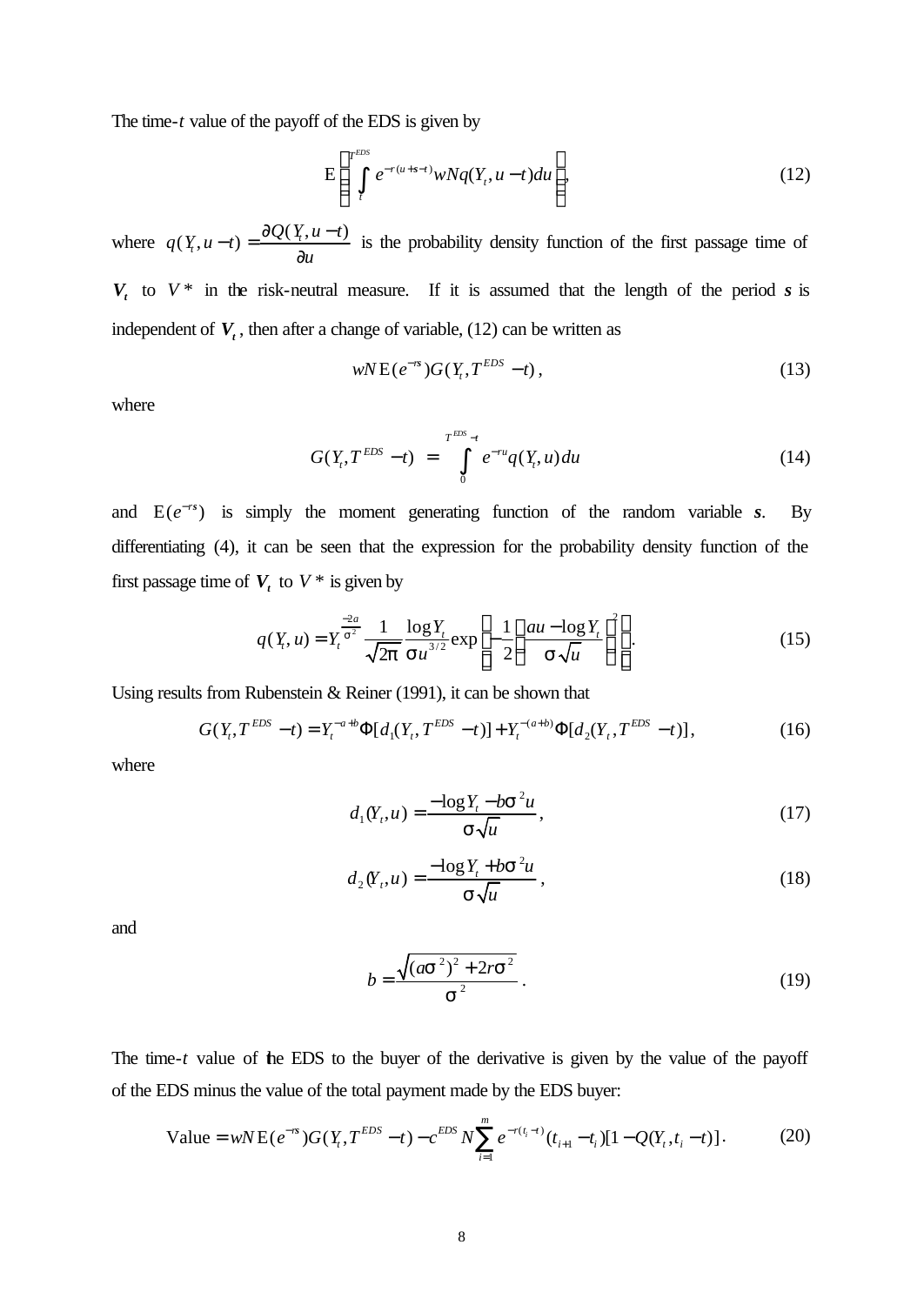The following proposition is a simple consequence of (20).

#### **Theorem 1**

The par EDS spread  $c^*$  that makes the time- $t$  value of the equity default swap equal to zero is given by

$$
c^* = wE(e^{-rs}) \frac{G(Y_t, T^{EDS} - t)}{\sum_{i=1}^m e^{-r(t_i - t)} (t_{i+1} - t_i)[1 - Q(Y_t, t_i - t)]}.
$$
\n(21)

Three special cases are now considered. First, recall from earlier in this section that a credit default swap can be thought of as an equity default swap with a trigger price of zero (or equivalently, a trigger value of zero). As a consequence of Assumption 4,  $V^*$  is equal to the default boundary  $V^B$  if the trigger value is zero. Therefore, by comparing (2) and (8), it can be seen that, in this case, the initial distance to a payoff event  $Y_t$  is equal to the initial distance to default  $X_t$ . Hence, by setting  $Y_t$  equal to  $X_t$  in (21), Theorem 1 gives an expression for the spread of a credit default swap.

The second special case is that of an equity default option, where the buyer of the derivative makes a single payment at time *t*, which gives protection against a credit event and a large fall in the reference firm's equity value until time  $T^{EDS}$ . The above theorem shows that the fee of the equity default option should be

$$
c^*(T^{EDS}-t)N = wE(e^{-rs})G(Y_t, T^{EDS}-t)N.
$$
 (22)

The final special case to be considered is where the equity default swap buyer makes *n* regular payments every year, and

$$
t_i = t + \frac{i - 1}{n}.\tag{23}
$$

If it is further assumed that  $T^{EDS} - t$  is an exact multiple of  $1/n$ , then Theorem 1 shows that the par EDS spread is given by

$$
c^* = n w E(e^{-rs}) \frac{G(Y, T^{EDS} - t)}{\sum_{i=0}^{n(T^{EDS} - t)} e^{-n/n} [1 - Q(Y, i/n)]}.
$$
 (24)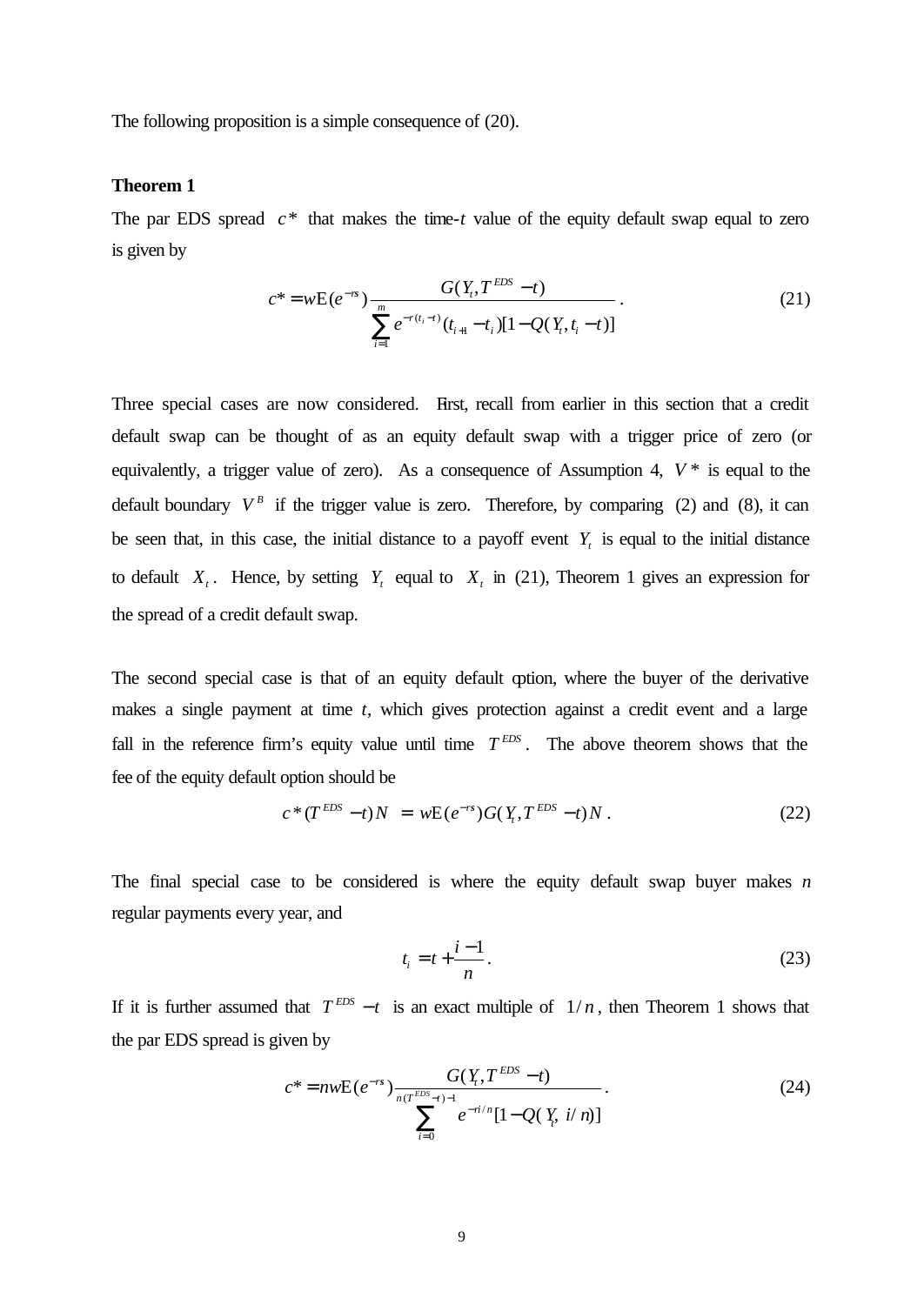#### **3. Properties of the Spread of an Equity Default Swap**

In the previous section, it was only necessary to make general assumptions about default-free interest rates, the dynamics of the asset value of the firm, the principal value of outstanding debt and the default boundary to derive an expression for the spread of an equity default swap in terms of parameters of a structural model. However, three of the parameters (the initial value of the firm's assets, the asset volatility, and the net payout rate to security holders) in (21) are unobservable. In this section, the effect of observable variables on the EDS spread is investigated. So that this can be done, one solution is to calibrate a structural model using equity data. The equity value of a firm depends on assumptions about the capital structure of the firm, e.g. whether the firm issues finite-maturity bonds or perpetual bonds. Therefore, it is now necessary to focus on a specific structural model, and the model proposed by Leland & Toft (1996) is selected for use in this section.

The model developed by Leland & Toft (1996) satisfies the first four assumptions outlined in Section 2. Leland & Toft did not make, nor did they need to make, any assumptions about the number of outstanding shares in a firm. As a result, the fifth assumption made in Section 2 is also consistent with their model. The reference firm is assumed to continually issue coupon bonds at a constant rate; these bonds are all of the same seniority and have an initial time-to-maturity  $T < \infty$ . As a result, the firm issues bonds with a principal value of  $(F/T) dt$  in the interval  $[t, t + dt]$ , where *F* is the principal value of all outstanding debt. All bonds are assumed to pay a continual stream of coupon payments at a rate of *c*, so that the firm pays out a total of *cFdt* in coupon payments in the interval  $[t, t + dt]$ . However, the firm receives tax benefits on these coupons at a tax rate that will be labelled *tax* . Also, the firm experiences default costs of  $aV^B$  at the time of default. Finally, since the issued bonds have the same seniority, debt-holders receive the same fraction of par at the time of default, regardless of the bond's remaining maturity.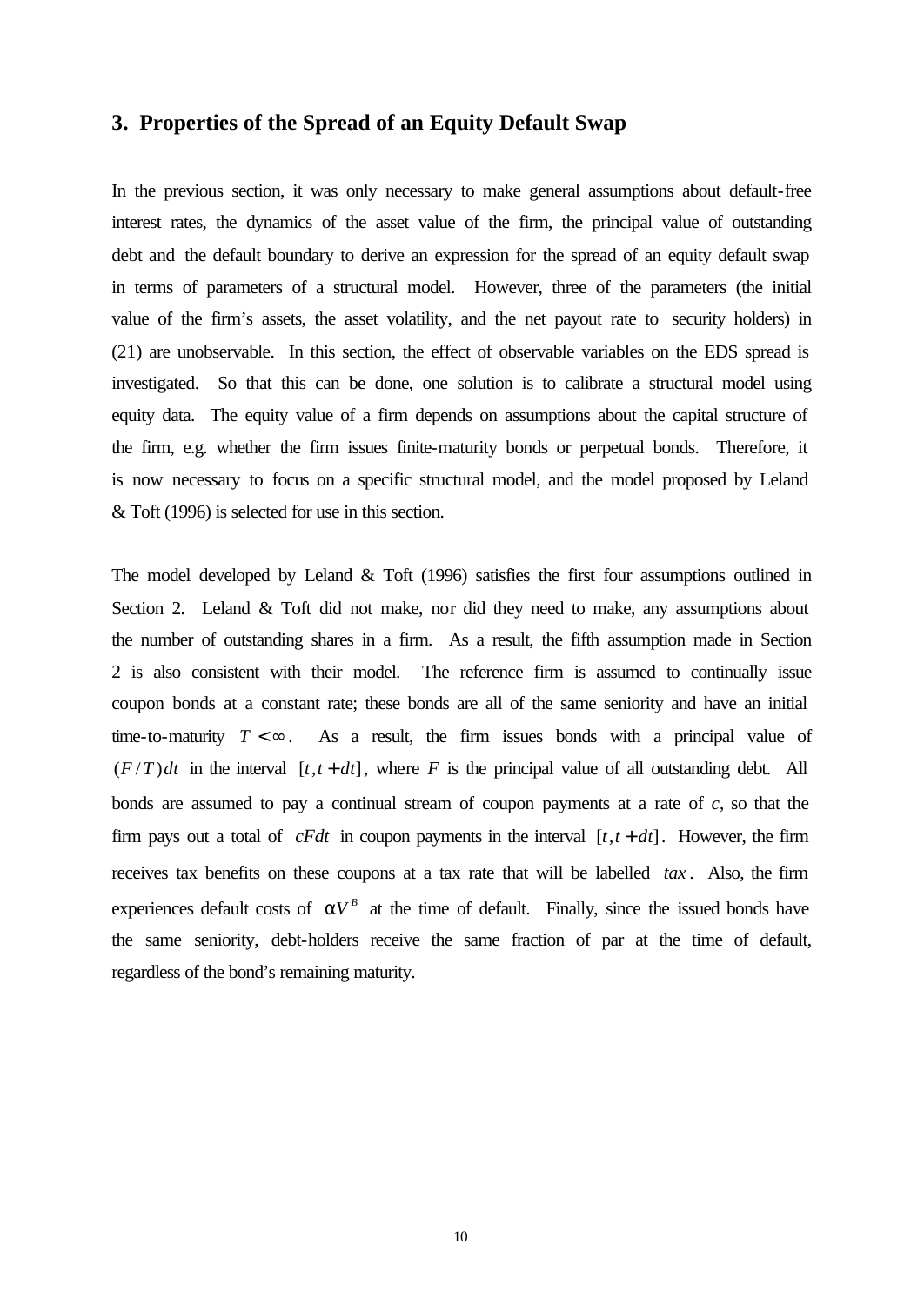#### **Theorem 2**

Given the capital structure outlined above, the value of a firm's equity is given by

$$
S_{t} = S(V_{t}) = V_{t} - \frac{(1 - tax)cF}{r} - \left(\frac{(tax)c}{r} + ab\right) FX_{t}^{-(a+b)} - \left(1 - \frac{c}{r}\right)F\left(\frac{1 - e^{-rT}}{rT} - I(X_{t}, T)\right) - \left(1 - a\right)b - \frac{c}{r}\right)FJ(X_{t}, T).
$$
\n(25)

where the functions  $I(X_t, T)$  and  $J(X_t, T)$  are equal to

$$
I(X_t, T) = \frac{1}{rT} \Big( G(X_t, T) - e^{-rT} Q(X_t, T) \Big)
$$
 (26)

ÿ

and

$$
J(X_t, T) = \frac{1}{b\mathbf{S}\sqrt{T}} \Big[ -X_t^{-a+b} \Phi[d_1(X_t, T)]d_1(X_t, T) + X_t^{-(a+b)} \Phi[d_2(X_t, T)]d_2(X_t, T) \Big], \tag{27}
$$

while  $d_1(X_t, T)$  and  $d_2(X_t, T)$  are given by (17) and (18) respectively.

#### **Proof**

See Leland & Toft (1996).

As mentioned in Assumption 3, the default boundary is given by  $V^B = bF$ . In the model proposed by Leland & Toft (1996), the value of  $\boldsymbol{b}$  is calculated endogenously to maximise the market value of the firm's equity; Leland & Toft show that the optimal default boundary is given by

$$
\hat{\mathbf{b}} = \frac{\left(\frac{c}{r}\right)\left(\frac{A}{rT} - B\right) - \frac{A}{rT}\left(\frac{(tax)c}{r}\right)(a+b)}{1 + (a+b)a - (1-a)B},\tag{28}
$$

where

$$
A = 2ae^{-rT}\Phi(a\mathbf{s}\sqrt{T}) - 2b\Phi(b\mathbf{s}\sqrt{T}) - \frac{2}{\mathbf{s}\sqrt{T}}\mathbf{f}(b\mathbf{s}\sqrt{T}) + \frac{2e^{-rT}}{\mathbf{s}\sqrt{T}}\mathbf{f}(a\mathbf{s}\sqrt{T}) + (b-a)
$$
(29)

and

$$
B = -\left(2b + \frac{2}{bs^2T}\right)\Phi(b\mathbf{s}\sqrt{T}) - \frac{2}{\mathbf{s}\sqrt{T}}\mathbf{f}(b\mathbf{s}\sqrt{T}) + (b-a) + \frac{1}{bs^2T}.
$$
 (30)

To calibrate the Leland & Toft model using equity data, three equations are needed that link the unobservable variables to equity variables, since there are three unobservable variables in the structural model. One equation is provided by (25), so two more equations are required.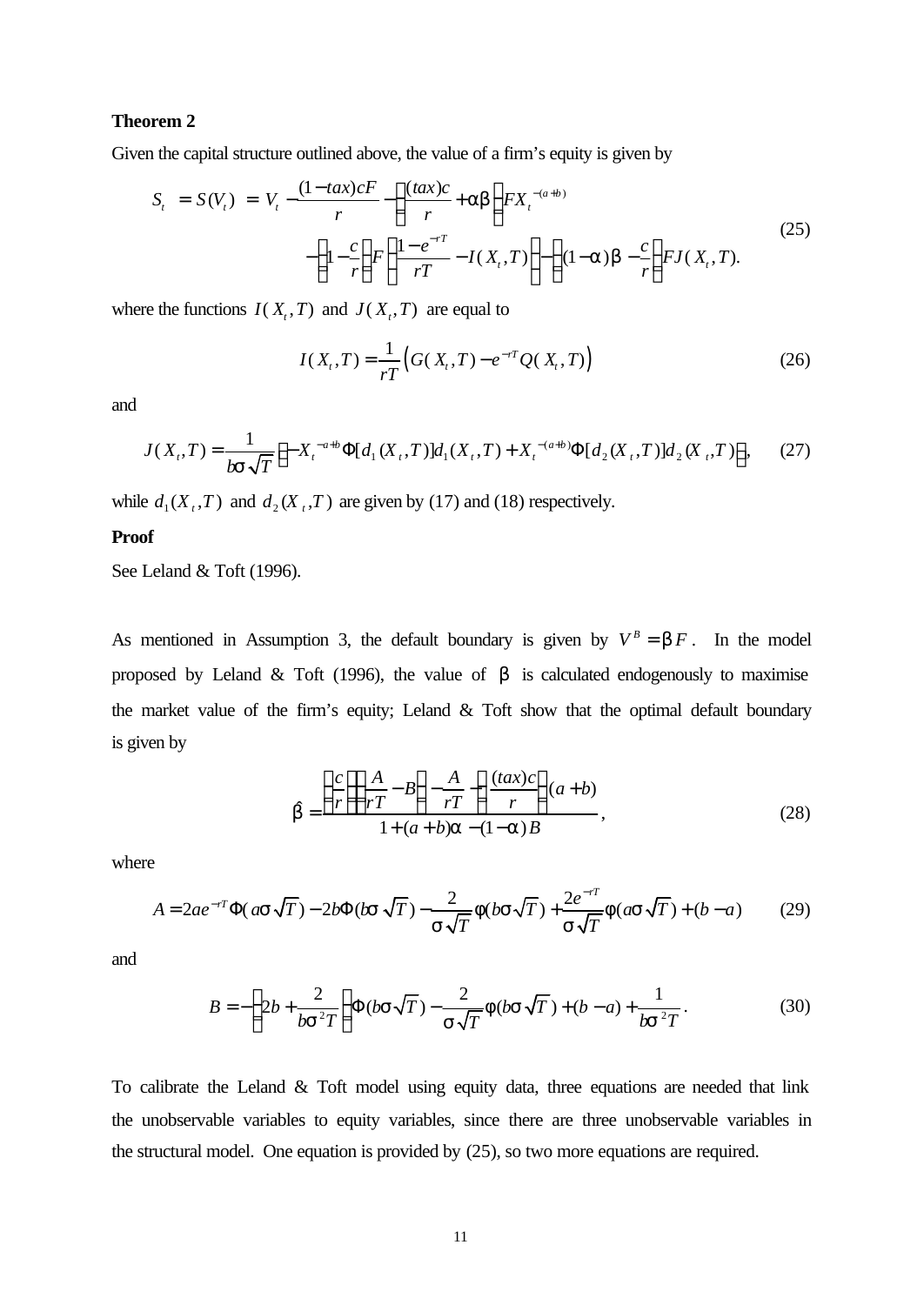An application of Itô's Lemma to  $(6)$  reveals that the equity value follows the process<sup>6</sup>

$$
d\mathbf{S}_t = \mathbf{m}_s(\mathbf{V}_t)dt + \left(\mathbf{S}\mathbf{V}_t\frac{\partial S_t}{\partial V_t}\right)d\mathbf{W}_t.
$$
 (31)

This can be written as

l

$$
\frac{dS_t}{S_t} = \left(\frac{\mathbf{m}_s(V_t)}{S_t}\right)dt + \mathbf{s}_t^s dW_t,
$$
\n(32)

so that by comparing (31) and (32), the equity volatility at time *t*,  $S_t^s$ , can be seen to be equal to

$$
\boldsymbol{S}_t^S = \frac{\boldsymbol{S} V_t}{S_t} \frac{\partial S_t}{\partial V_t} .
$$
 (33)

The derivative in (33) can be found by simply differentiating (25).

A firm makes three sets of payments to security holders: dividend payments to equityholders, and coupon and principal payments to debt-holders. However, the firm receives two sets of payments: the tax-sheltering value of the coupon payments made to debt-holders, and the money received from issuing new debt. Therefore, the net payout rate to security holders is taken to be

$$
d dt = \frac{d_t^S S_t + (1 - tax)cF + F/T - SB_t}{V_t} dt,
$$
\n(34)

where  $\mathbf{d}_t^S$  is the dividend yield at time *t*,  $(F/T)dt$  is the principal payment made for bonds that were issued in the interval  $[t - T, t - T + dt]$ , and *SB<sub>l</sub>dt* is the time-*t* market value of the bonds that are issued in the interval  $[t, t + dt]$ . This was shown in Leland & Toft (1996) to be equal to

$$
SB_t = \frac{cF}{rT} + \left(1 - \frac{c}{r}\right) \frac{F}{T} e^{-rT} [1 - Q(X_t, T)] + \left(1 - a\right) b - \frac{c}{r} \frac{F}{T} G(X_t, T). \tag{35}
$$

Therefore, the right-hand side of (34) provides an estimate of the net payout rate of the firm at time *t*. The net payout rate *d* is then fixed at this value as *d* is assumed to be constant over time (see Assumption 2).

 $6$  Although Itô's Lemma can be used to derive the form of the drift term in (31), it is not necessary for the work here.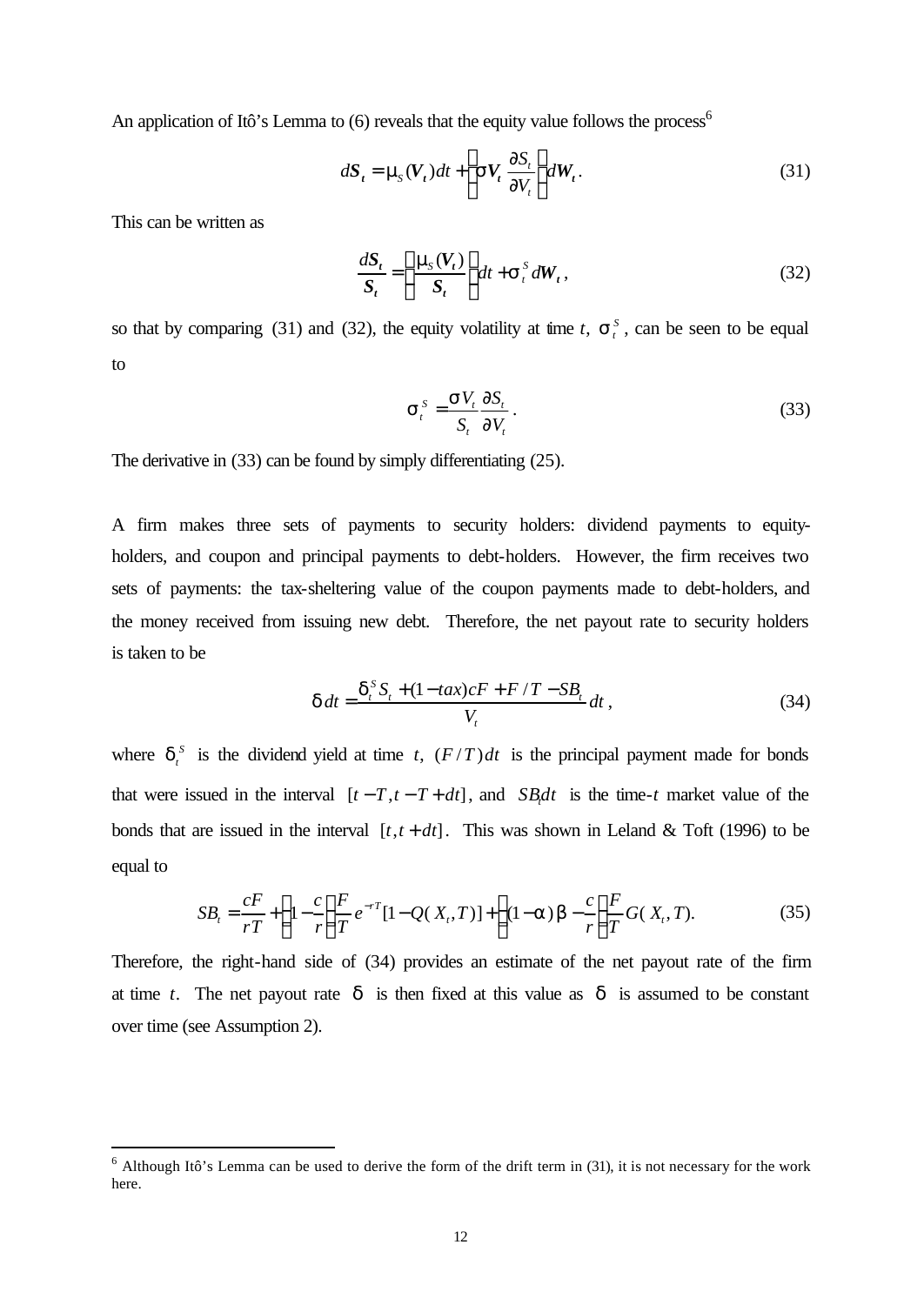Three equations linking the unobservable variables to observable variables have now been derived. Therefore, given values for the equity value  $S_t$ , equity volatility  $S_t^s$ , and the principal value of outstanding debt *F* of the reference firm as well as *r*,  $d_t^s$  $\mathbf{d}_t^s$ , *c*, *T*, *tax* and **a**, the initial market value of the reference firm's assets, the asset volatility and the net payout rate can be found by solving (25), (33) and (34) simultaneously. However, if the asset volatility of the reference firm is known as well as  $S_t$ , *F*, *r*,  $d_t^s$  $\mathbf{d}_t^s$ , *c*, *T*, *tax* and *a*, the values of two unobservable variables remain to be found, so only two equations are needed. Hence in this case, the initial asset value of the firm and the net payout rate can be found by solving (25) and (34) simultaneously.

Once the structural model has been calibrated using equity data, the next stage is to calculate  $V^*$ , the value of the reference firm's assets that corresponds to the trigger value  $S^*$ , by solving the implicit equation (7). As the equity value is a monotonic increasing function of the value of a firm's assets,  $V^*$  can be found by repeated bisection. Then the distance to a payoff event can be calculated using (8), and the par annual EDS spread can be computed using the expression in Theorem 1.

The following two graphs shows the annual spread of a five-year equity default swap for various trigger values, which are shown as a proportion of the current equity value of the  $\text{firm}^7$ . In these graphs, the default-free interest rate is taken to be 6%, while the reference firm is assumed to have a debt-equity ratio<sup>8</sup> of 100%, an equity volatility of 50%, a dividend yield of 2%, and a coupon rate of 7%. The firm is assumed to issue bonds with an initial time-to-maturity of ten years. The tax rate is 15%, and it is assumed that the reference firm loses 15% of its value upon default, i.e.  $a = 15%$ . Further, the buyer of the EDS makes quarterly payments, *w* is taken to be 50% (so that the EDS seller makes a payment of 0.5*N* upon a payoff event), and the seller of the derivative makes a payment at the time of the payoff event, i.e. *s* is equal to zero with probability one.

<sup>&</sup>lt;sup>7</sup> If the number of outstanding shares is constant over time, a fall in the equity value of the firm by  $z\%$  is equivalent to a fall in the price of a single share by *z*% .

 $8\text{ The debt-equity ratio of a firm is defined as the principal value of its debt over the market value of its equity.}$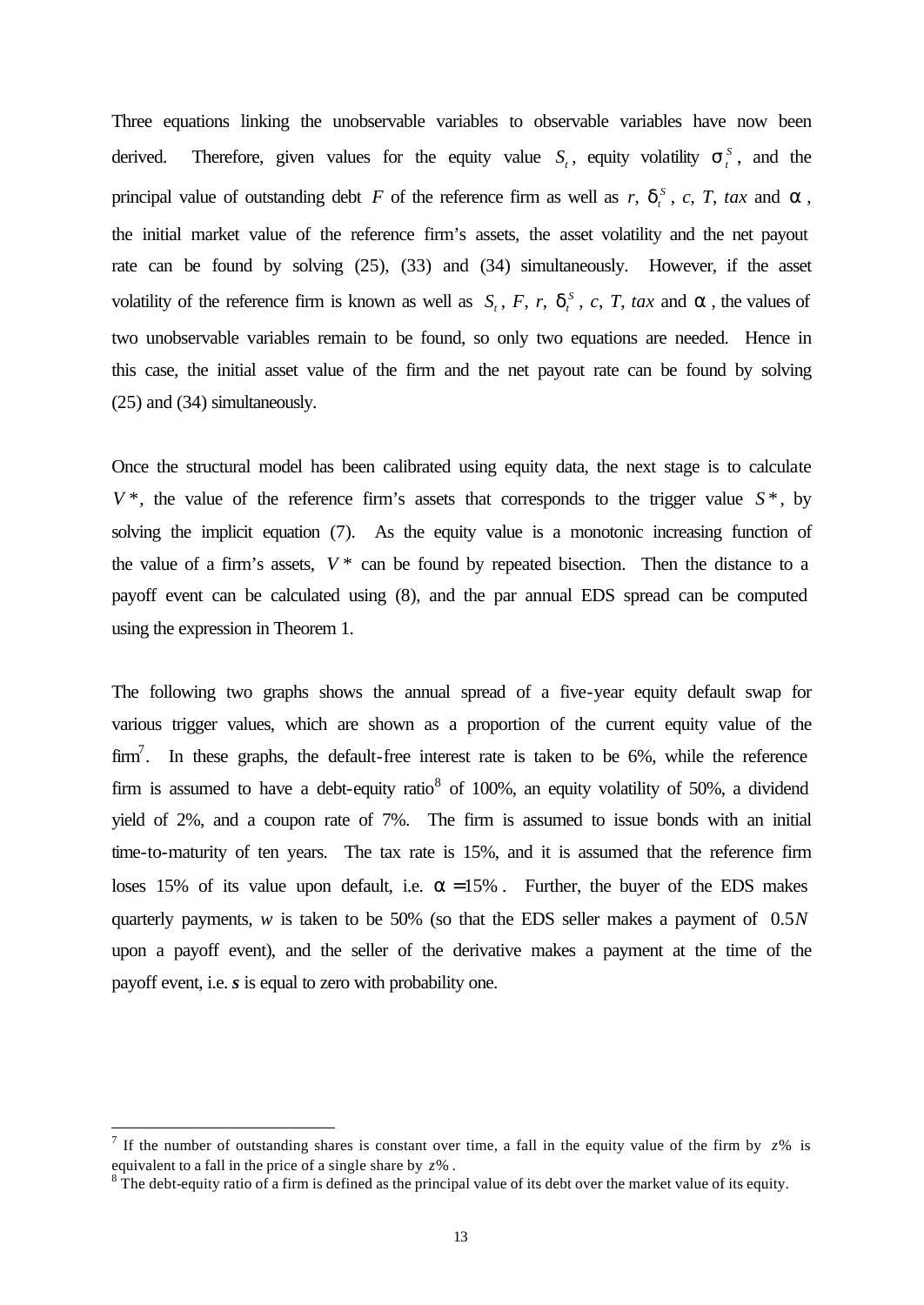

*Figure 1: EDS Spreads for Different Trigger Values (Logarithmic Scale)*



*Figure 2: EDS Spreads for Different Trigger Values*

These graphs show that even a very low trigger value can lead to a substantial increase in the annual spread compared with a credit default swap (equivalent to an equity default swap with a trigger value of 0). For the particular case investigated above, the EDS spread is 86.48bps if the trigger value is 0, but increases to 189.73bps and 576.39bps if the trigger value is 5%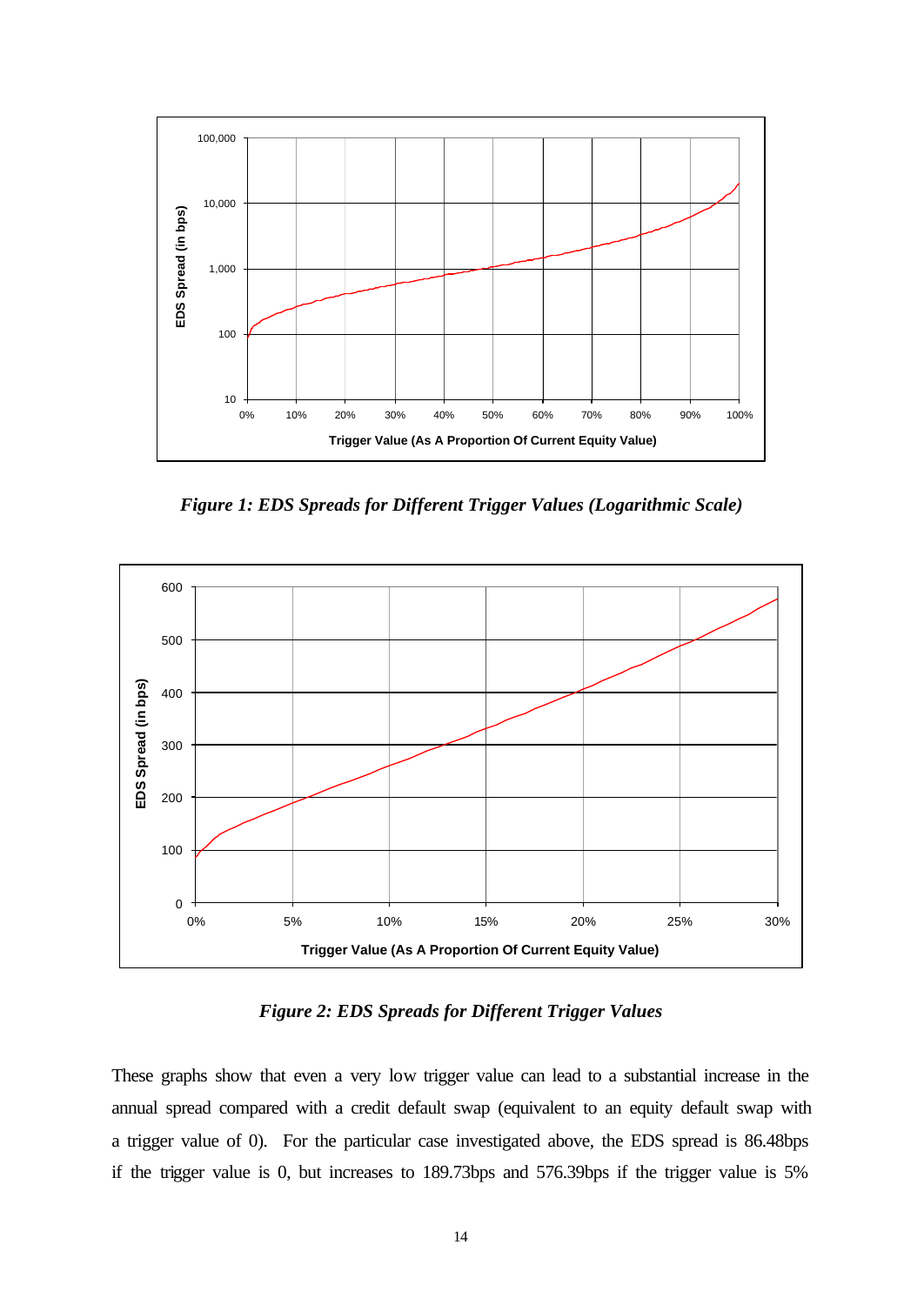and 30% of the current equity value respectively. Note that the CDS spread is consistent with that of an investment-grade reference firm. However, if the trigger value is 30% of the current equity value, the spread of a five-year equity default swap is similar in magnitude to that seen on credit default swaps for some speculative-grade firms.

If the trigger value is 100% of the equity value at time *t*, the probability of a payoff event at a time greater than *t* is 1. Thus, from (24), if the EDS buyer makes *n* payments a year, the annual EDS spread at time *t* is 10,000*wn* basis points. In Figure 1, it was assumed that  $w = 50\%$  and  $n = 4$ , so that the EDS spread is 20,000bps if the trigger value is 100% of the current equity value.

The effect of the reference firm's debt-equity ratio on the EDS spread is now investigated. The spreads of both a one-year equity default swap (comparable to the expiry time of a reasonably long-dated equity option) and a five-year EDS (comparable to the expiry time of the most liquid credit default swaps) will be calculated, while the trigger value is set at 30% of the current equity value. Table 1 shows the EDS spreads for different debt-equity ratios while the asset volatility of the reference firm is fixed. Recall from (1) that the asset volatility of a firm is assumed to be constant over time, so that the EDS spreads in Table 1 can be thought of as the spreads of a single reference firm as its debt-equity ratio varies. It is assumed that the buyer of the EDS makes quarterly payments, and the values of  $r$ ,  $d_i^s$  $\boldsymbol{d}_t^S$ , *c*, *T*, *w*, *s*, *tax* and *a* used in Table 1 are the same as those used for Figures 1 and 2.

| <b>Observable Variables</b>                 |                                               | <b>Structural Variables</b>    |                     |                    | <b>Equity Default Swap</b><br>Spreads (in basis points) |                                |
|---------------------------------------------|-----------------------------------------------|--------------------------------|---------------------|--------------------|---------------------------------------------------------|--------------------------------|
| <b>Initial Debt-</b><br><b>Equity Ratio</b> | <b>Initial</b><br>Equity<br><b>Volatility</b> | Distance to<br>Payoff<br>Event | Asset<br>Volatility | Net Payout<br>Rate | One Year<br><b>EDS</b>                                  | <b>Five Year</b><br><b>EDS</b> |
| 25%                                         | 30.69%                                        | 2.32                           | 25%                 | 2.71%              | 3.61                                                    | 126.86                         |
| 50%                                         | 36.80%                                        | 1.93                           | 25%                 | 3.25%              | 44.31                                                   | 267.46                         |
| 100%                                        | 48.83%                                        | 1.61                           | 25%                 | 4.13%              | 301.03                                                  | 538.81                         |
| 200%                                        | 69.86%                                        | 1.41                           | 25%                 | 5.54%              | 1,003.91                                                | 981.17                         |
| 400%                                        | 102.57%                                       | 1.29                           | 25%                 | 7.48%              | 2,113.22                                                | 1,629.34                       |

*Table 1: EDS Spreads for Different Debt-Equity Ratios While Asset Volatility is Fixed*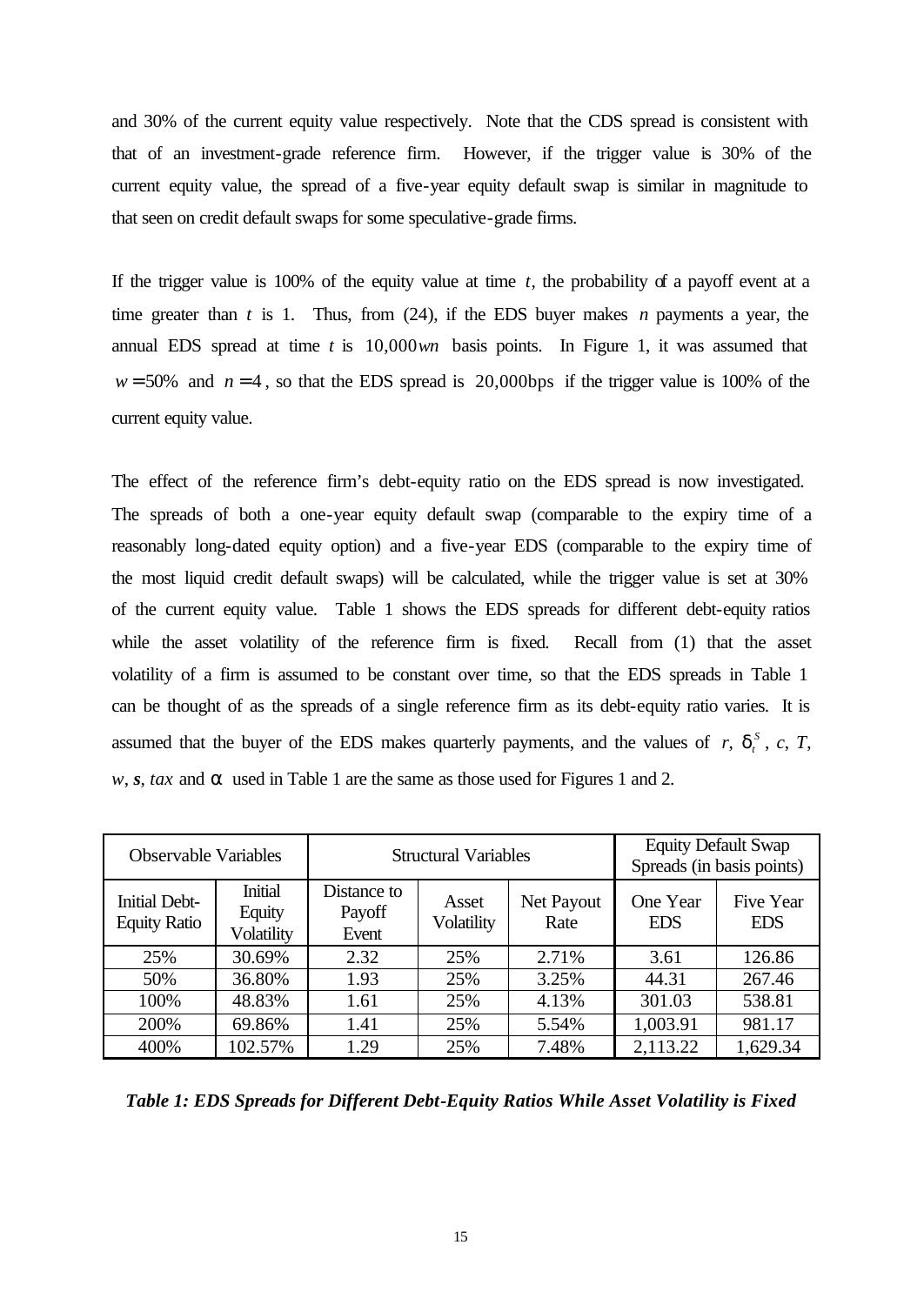Table 1 shows that the annual EDS spread increases as the debt-equity ratio increases, i.e. as the debt-equity of a firm increases, it is more likely to suffer a large fall in its equity value. This is due to two reasons. First, the net payout rate to security holders *d* is larger if the initial debt-equity ratio of the firm is greater. This can be seen by examining (34). A firm's credit quality decreases as its debt-equity ratio increases, so that the amount of money it receives from issuing new debt decreases. Therefore, unless the dividend yield is significantly greater than  $(1 - tax)c$ , the drift term of the process modelling the asset value of the firm, given by (1), decreases as a firm's debt-equity ratio increases. This usually causes the expected growth of the firm's equity to be lower, making it more likely that the firm will suffer a large loss in its equity value. The second reason is the leverage effect, which says that a firm's equity volatility is positively related to its leverage<sup>9</sup>. Note from Table 1 that the Leland & Toft model is consistent with the leverage effect. Therefore, a firm would be more likely to suffer a large fall in its equity value as its debt-equity ratio increases, even if the expected growth of the firm's equity remained the same. A combination of these two factors explains the high sensitivity of the EDS spread to the firm's debt-equity ratio.

Table 2 shows the EDS spreads for different debt-equity ratios while the initial equity volatility remains fixed. This can be thought of as the EDS spreads of a cross-section of firms with the same equity volatility. Again, it is assumed that the buyer of the EDS makes quarterly payments, and the values of  $r$ ,  $d_t^s$  $d_i^s$ , *c*, *T*, *w*, *s*, *tax* and *a* used in Table 2 are the same as those used for Figures 1 and 2.

| <b>Observable Variables</b>                 |                                        | <b>Structural Variables</b>    |                     |                    | <b>Equity Default Swap</b><br>Spreads (in basis points) |                         |
|---------------------------------------------|----------------------------------------|--------------------------------|---------------------|--------------------|---------------------------------------------------------|-------------------------|
| <b>Initial Debt-</b><br><b>Equity Ratio</b> | <b>Initial</b><br>Equity<br>Volatility | Distance to<br>Payoff<br>Event | Asset<br>Volatility | Net Payout<br>Rate | One Year<br><b>EDS</b>                                  | Five Year<br><b>EDS</b> |
| 25%                                         | 50%                                    | 2.35                           | 40.60%              | 2.82%              | 225.75                                                  | 545.44                  |
| 50%                                         | 50%                                    | 1.96                           | 34.17%              | 3.41%              | 285.31                                                  | 565.82                  |
| 100%                                        | 50%                                    | 1.61                           | 25.74%              | 4.20%              | 346.98                                                  | 576.39                  |
| 200%                                        | 50%                                    | 1.34                           | 16.67%              | 4.89%              | 389.91                                                  | 567.18                  |
| 400%                                        | 50%                                    | 1.16                           | 8.85%               | 5.32%              | 396.45                                                  | 530.48                  |

### *Table 2: EDS Spreads for Different Debt-Equity Ratios While Initial Equity Volatility is Fixed*

 $9^9$  Empirical evidence of the leverage effect is provided in Black (1976), Christie (1982) and Duffee (1995).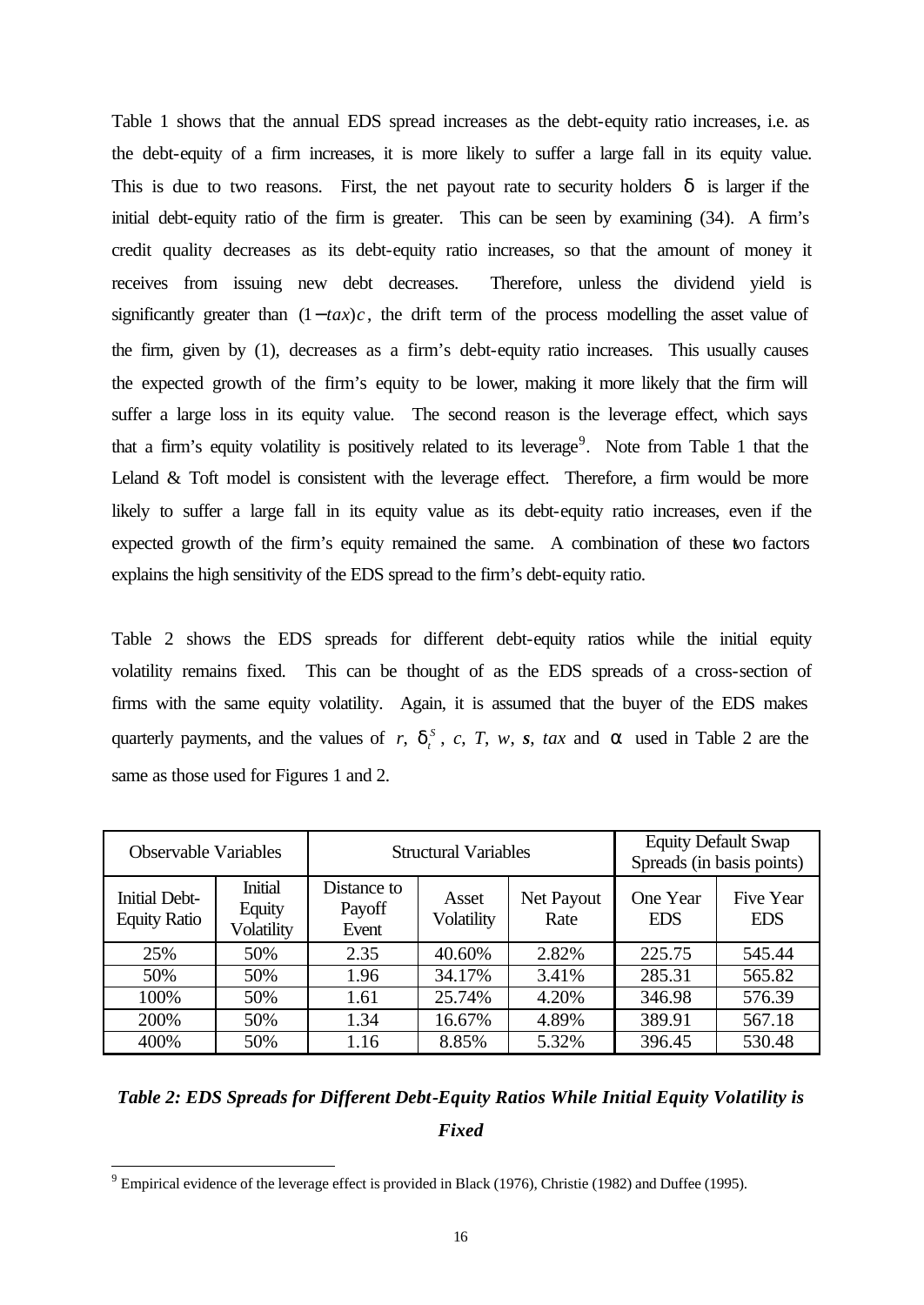The above table shows a complex relationship between a firm's debt-equity ratio and the spread of an equity default swap. For the particular values analysed here, the EDS spread remains positively related to the debt-equity ratio of the reference firm for equity default swaps that are reasonably close to expiry. Therefore, a highly-levered firm is more likely to suffer a 70% fall in its equity value in the next year than a firm with a low leverage, even if both firms have an initial equity volatility of 50%. However, the spread of a five-year equity default swap appears to be less sensitive to the reference firm's debt-equity ratio, and is also no longer a monotonic function of the debt-equity ratio. For the values used in Table 2, reference firms with debt-equity ratios of 50% and 200% would have similar EDS spreads, while a firm with a debt-equity ratio of 100% would have a higher EDS spread.

#### **4. Conclusions**

In this paper, a closed-form expression for the price of a new equity-credit hybrid derivative, an equity default swap, was derived in terms of parameters of a general structural credit model. The legal risk of the derivative was modelled and incorporated into the expression for the EDS spread. It was shown how a particular structural model could be calibrated using equity data, and this model was then used to investigate properties of the equity default swap spread. It is seen that an equity default swap with a low trigger value can have a substantially greater annual spread than a credit default swap. Also, it was shown that, provided that the dividend yield was not significantly larger than  $(1 - tax)$  times the coupon rate, the EDS spread increases as a firm's debt-equity ratio increases, assuming that the firm's asset volatility is constant. However, if there are two reference firms with different debt-equity ratios, but the same equity volatility, it was seen that there is a complex relationship between EDS spreads.

The equity-credit hybrid derivative market is already producing more complicated products, such as the equity collateralised obligation (ECO), which is an equity-credit hybrid analogy of the collateralised debt obligation (CDO). This paper has shown that the use of structural credit models produces a simple closed-form expression for a basic hybrid derivative. Future research will focus on using structural models to price the more exotic hybrid derivatives that are increasingly becoming available.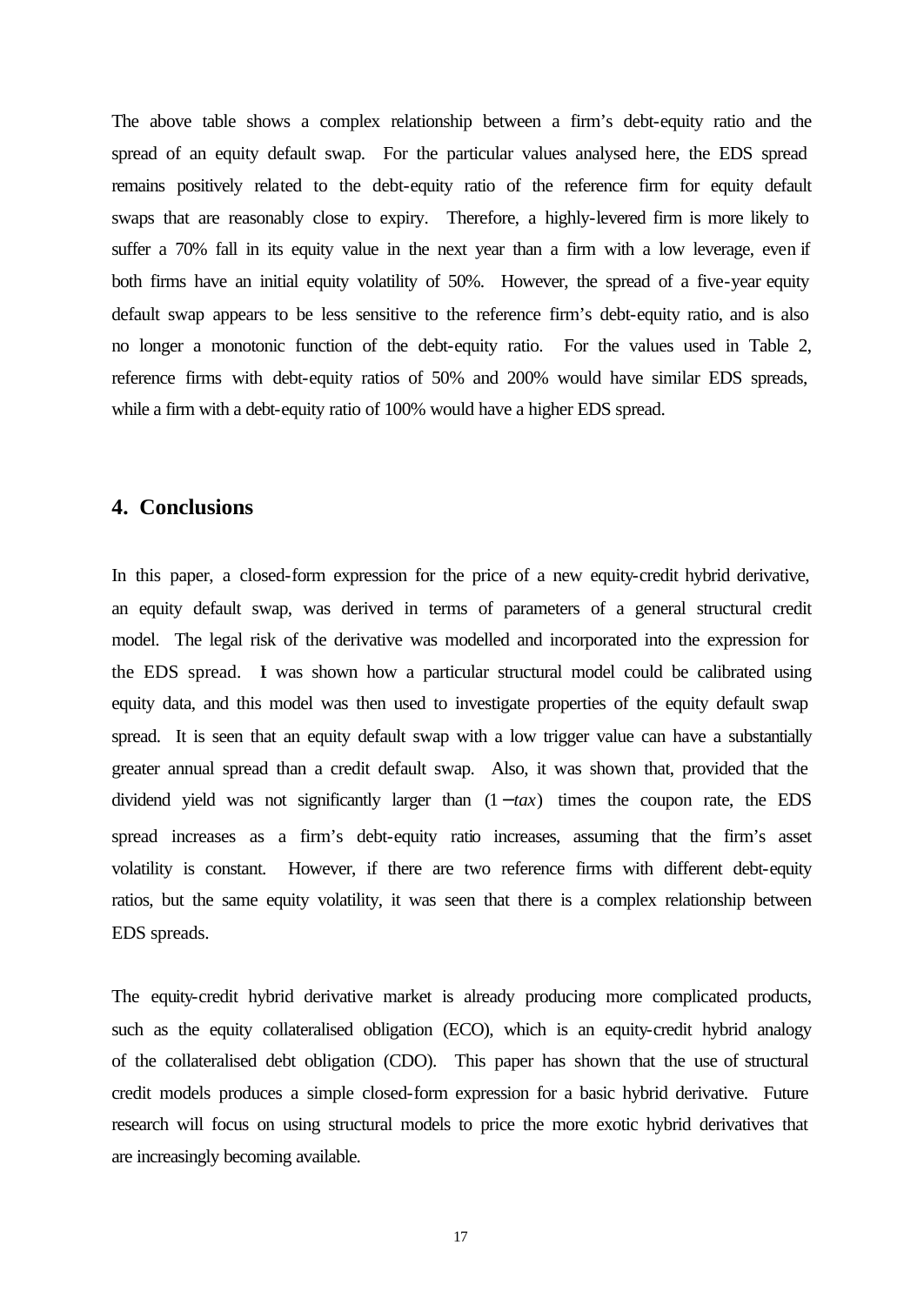#### **References**

- F Black (1976). Studies of stock price volatility changes. *Proceedings of the 1976 Meetings of the Business and Economic Statistics Section*, 177-181, American Statistical Association.
- F Black & J C Cox (1976). Valuing corporate securities: some effects of bond indenture provisions. *Journal of Finance* **31**(2) 351-367.
- F Black & M Scholes (1973). The pricing of options and corporate liabilities*. Journal of Political Economy* **81**(3) 637-654.
- M J Brennan & E S Schwartz (1978). Corporate income taxes, valuation and the problem of optimal capital structure. *Journal of Business* **51**(1) 103-114.
- P Brockman & H J Turtle (2003). A barrier option framework for corporate security valuation. *Journal of Financial Economics* **67**(3) 511-529.
- A A Christie (1982). The stochastic behaviour of common stock variances: value, leverage and interest rate effects. *Journal of Financial Economics* **10**(4) 407-432.
- G R Duffee (1995). Stock returns and volatility: a firm-level analysis. *Journal of Financial Economics* **37**(3) 399-420.
- R S Goldstein, N Ju & H E Leland (2001). An EBIT-based model of optimal capital structure. *Journal of Business* **74**(4) 483-512.
- J M Harrison (1990). *Brownian Motion and Stochastic Flow Systems*. Kreiger Publishing Company.
- S K Henderson (2000). Credit derivatives. In: *Modern Financial Techniques, Derivatives and Law*, A Hudson (ed.), Kluwer Law International